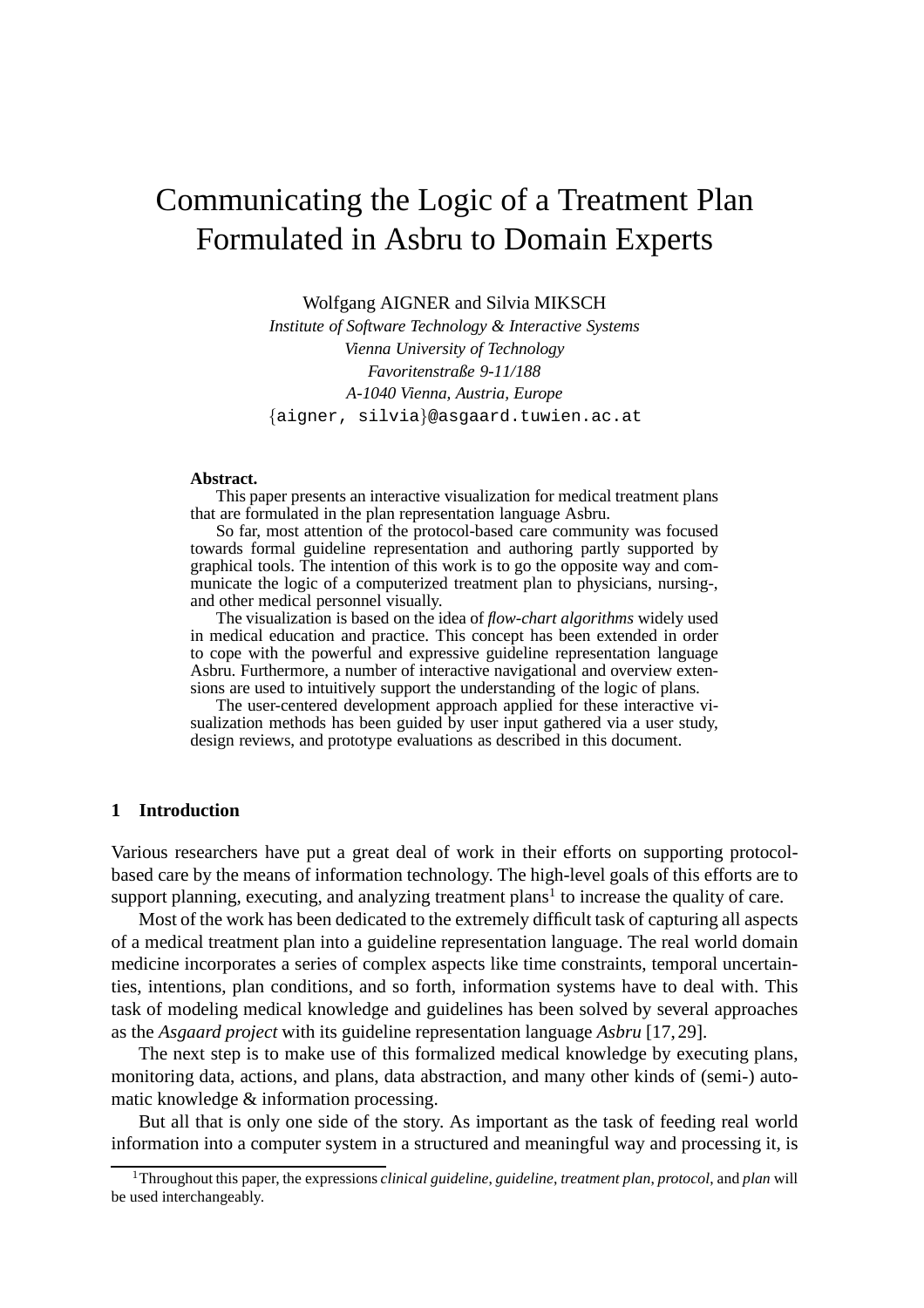presenting and communicating this information to human domain experts, in our case physicians, nursing-, and other medical personnel. This presentation and communication has to be done in a clear, simple, and comprehensible way, preferably familiar to the end users in order to keep the learning effort as low as possible.

This work is aimed towards visualizing the logic of a treatment plan (plan composition, execution sequence, control structures, annotations, ...). We left out the important aspect time in this representation in the first place because incorporating this additional parameter would lead to a too complex visualization not familiar to domain experts. The parameter time in relation to plans is visualized in a separate, coupled view described in [1].

The following section introduces the main features of the guideline representation language *Asbru*. Section 3 contains a compilation and assessment of related work and following that, we present the user study we conducted along with its results to supplement the starting point for our development. Our solution of an interactive visualization environment is presented and discussed in Section 5. Information about the implemented prototype and its evaluation is given in the following section. Finally, we sum up our findings and provide an outlook onto future work in Section 7.

# **2 The Guideline Representation Language Asbru**

*Asbru* is a time-oriented, intention-based, skeletal plan-specification representation language that is used in the *Asgaard* Project<sup>2</sup> to represent clinical guidelines and protocols in XML. *Asbru* can be used to express clinical protocols as skeletal plans [9] that can be instantiated for every patient (for an example see Fig. 1). It was designed specific to the set of planmanagement tasks [16]. *Asbru* enables the designer to represent both the prescribed actions of a skeletal plan and the knowledge roles required by the various problem-solving methods performing the intertwined supporting subtasks. The major features of *Asbru* are that

- prescribed actions and states can be continuous;
- intentions, conditions, and world states are temporal patterns;
- uncertainty in both temporal scopes and parameters can be flexibly expressed by bounding intervals;
- plans might be executed in sequence, all plans or some plans in parallel, all plans or some plans in a particular order or unordered, or periodically;
- particular conditions are defined to monitor the plan's execution; and
- explicit intentions and preferences can be stated for each plan separately.

We will explain the structure and concepts used in *Asbru* in more detail in Section 5.

<sup>2</sup> In Norse mythology, *Asgaard* was the home of the gods. It was located in the heavens and was accessible only over the rainbow bridge, called *Asbru* (or *Bifrost*) (For more information about the *Asgaard* project see http://www.asgaard.tuwien.ac.at).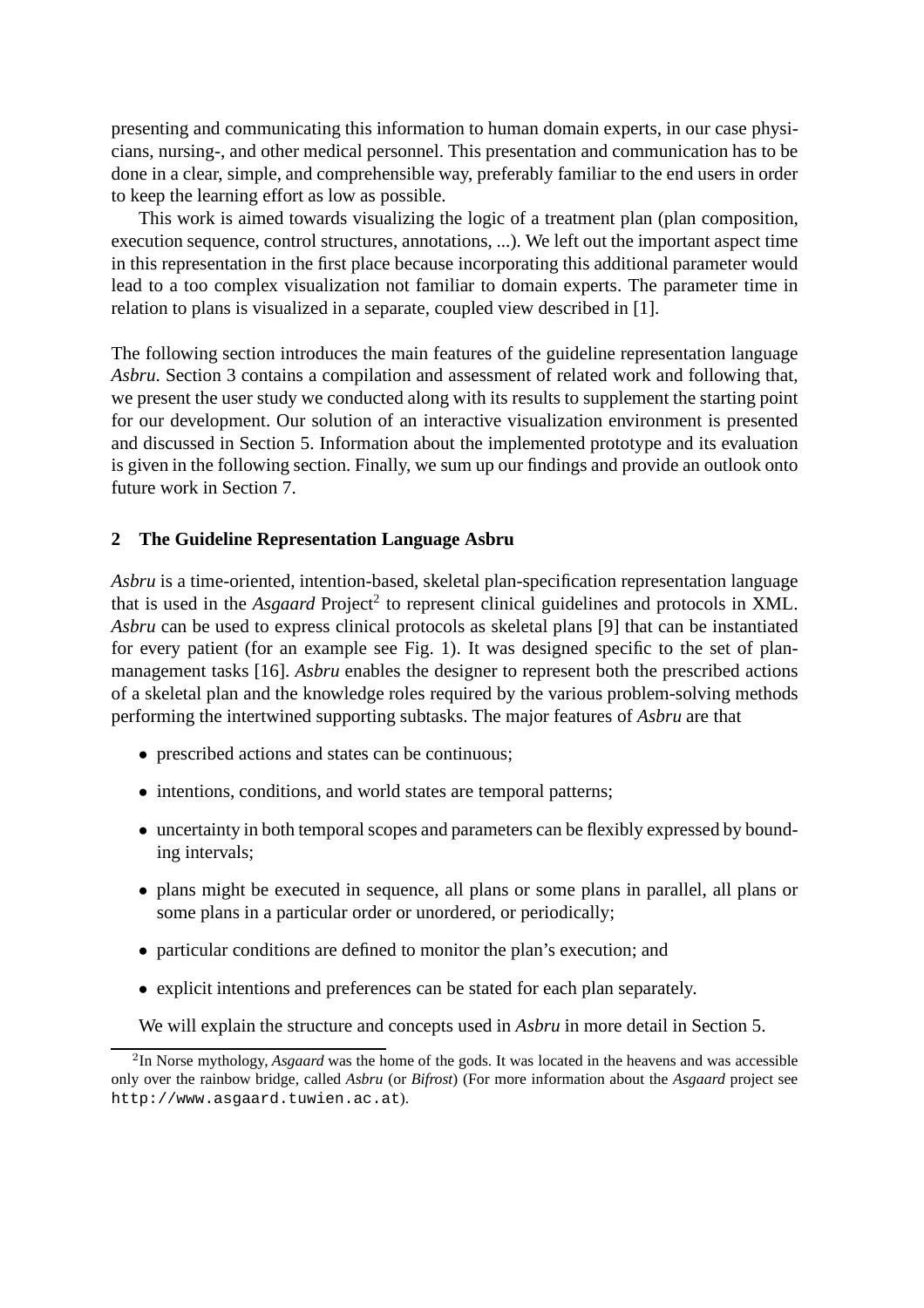# *2.1 Example*

Figure 1 shows parts of an *Asbru* plan for artificial ventilation of newborn infants. The guideline is represented in XML and contains domain definitions and a set of plans. The *ventilation plan* consists of conditions and the plan body including a sequential execution of the *initial plan* and *controlled ventilation plan*.

Since the plan is represented in XML, it is basically human readable. But understanding a plan in such a representation needs a lot of training, semantic and syntactic knowledge about the representation language, is cumbersome, and surely not suited for physicians. Therefore, this formal representation needs to be translated into a form familiar to domain experts in order to be able to communicate the logic of a computerized treatment plan.

# *2.2 Basic Visualization Requirements*

Visualizing the logic of *Asbru* plans imposes four fundamental problem characteristics on the representation that have to be considered:

- logical sequences
- hierarchical decomposition
- flexible execution order (sequential, parallel, unordered, any-order)
- state characteristics of conditions

Our research for related work in medical treatment planning, information visualization, medicine, and commercial medical software products was grounded on looking for graphical representations that are able to visualize the listed characteristics. The results of this research are presented in the following section.

# **3 Related Work**

## *3.1 Medical Treatment Planning*

*Flow-chart Algorithms.* The most widely used visual representation of clinical guidelines are so-called *flow-chart algorithms* also known as *clinical algorithm maps* [11]. A standard for this kind of flow-chart representation has been proposed by the *Committee on Standardization of Clinical Algorithms* of the *Society for Medical Decision Making* [31]:

*"However, since algorithmic logic is wired implicitly into a protocol, it is difficult to learn an algorithm from a protocol. By contrast, flow-chart algorithms, or clinical algorithm maps, are uniquely suited for explicitly communicating conditional logic and have therefore become the main format for representing a clinical algorithm clearly and succinctly."* [31] The proposed standard includes a small number of different symbols and some rules on how to use them (see Fig. 2). One additional feature to standard *flow-charts* are *annotations* that include further details i.e. citations to supporting literature, or clarifications for the rationale of decisions.

A big advantage of using flow-charts is that they are well known among physicians and require minimal additional learning effort. A drawback of basic flow-chart representations is their immense space consumption if more complex situations are depicted where overview is lost easily. Furthermore, flow-charts cannot be used to represent concurrent tasks or the complex conditions used in *Asbru*. Clinical algorithm maps were intended to be used on paper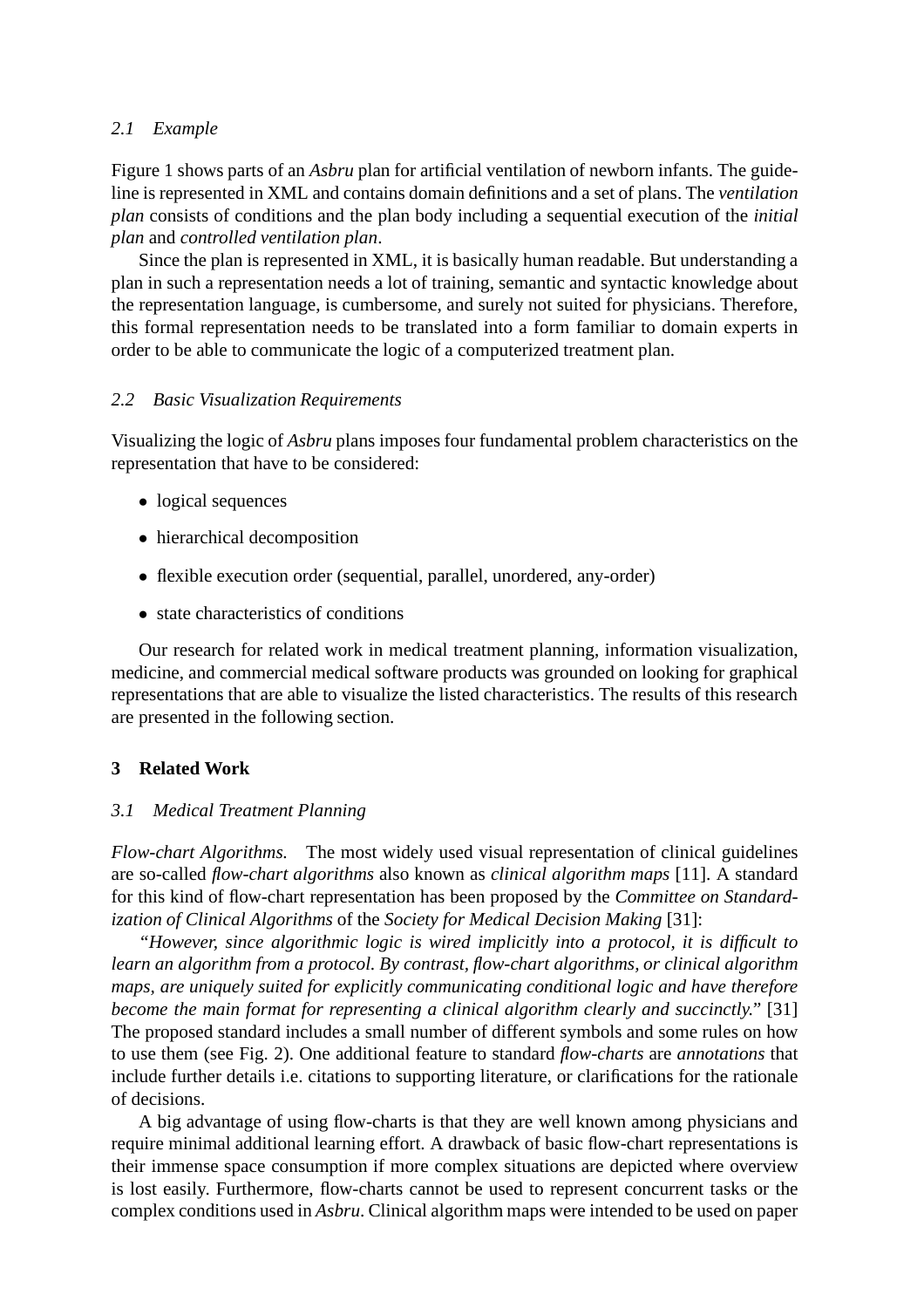```
<?xml version="1.0" encoding="UTF-8"?>
<!DOCTYPE plan-library SYSTEM "asbru_7_3.dtd">
<plan-library>
   <domain-defs>
       <domain name="controlled_ventilation_domain">
            ...
       </domain>
   </domain-defs>
    <plans>
       <plan-group>
            <plan name="ventilation_plan">
                <intentions> ... </intentions>
                <conditions>
                    <complete-condition>
                        -<br><constraint-combination type="and">
                            <parameter-proposition parameter-name="FiO2">
                                <value-description type="less-or-equal">
                                     <numerical-constant value="40"/>
                                </value-description>
                            ...
                        </constraint-combination>
                    </complete-condition>
                    <abort-condition>
                        <constraint-combination type="or">
                            <parameter-proposition parameter-name="FiO2">
                                <value-description type="greater-than">
                                     <numerical-constant value="90"/>
                                </value-description>
                             ...
                        </constraint-combination>
                    </abort-condition>
                </conditions>
                <plan-body>
                    <subplans type="sequentially">
                        ...
                        <plan-activation>
                            <plan-schema name="initial_plan"/>
                        </plan-activation>
                        <plan-activation>
                            <plan-schema name="controlled_ventilation_plan"/>
                        </plan-activation>
                    </subplans>
                </plan-body>
            </plan>
            ...
            <plan name="controlled_ventilation_plan">
                <plan-body>
                    <subplans type="parallel">
                        ...
                        <plan-activation>
                            <plan-schema name="handle_PCO2_plan"/>
                        </plan-activation>
                        <plan-activation>
                            <plan-schema name="handle_tcSaO2_low_plan"/>
                        </plan-activation>
                        <plan-activation>
                            <plan-schema name="handle_tcSaO2_high_plan"/>
                        </plan-activation>
                    </subplans>
                </plan-body>
            </plan>
            ...
        </plan-group>
    </plans>
</plan-library>
```
Figure 1: An example of Asbru 7.3 code: Parts of a clinical treatment plan for artificial ventilation of newborn infants.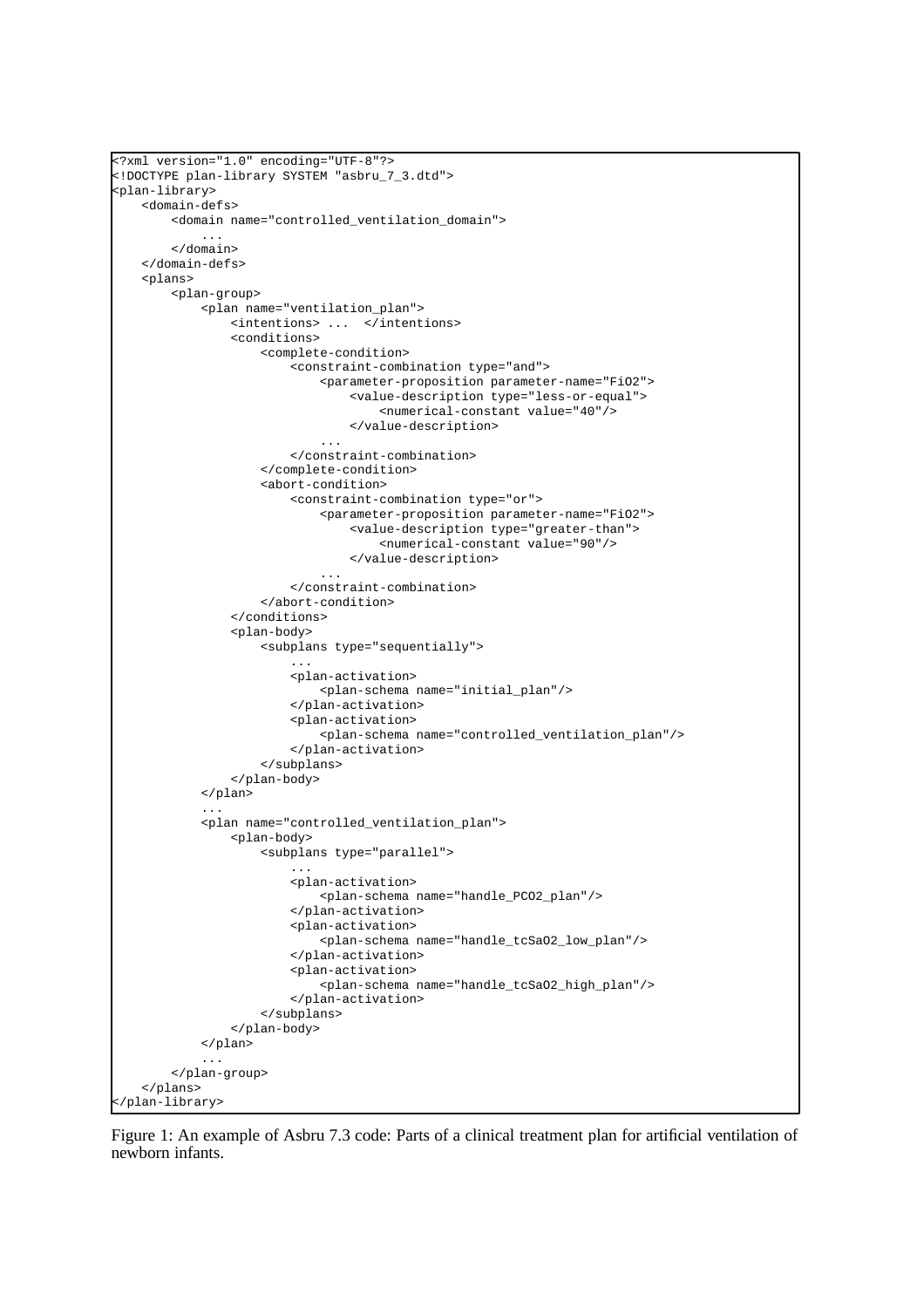Part II - Aspiration Without Scan (September 1989)



Figure 2: Clinical algorithm map [31].

and have never been enriched by computer support as for example navigation or versatile annotation possibilities.

*Visualizing Logical Sequences.* Other possibilities to visualize logical sequences away from flow-charts are *Structograms* [18], *PERT charts*, *Petri nets*, and *State Transition Diagrams*. These techniques focus on other purposes and some of them are more powerful and expressive than flow-charts. But none of them offers a notion for depicting hierarchical decomposition, flexible execution order, and the state characteristic of conditions together in their basic forms as needed for representing *Asbru* plans in their basic forms.

*Visualizing Hierarchical Data.* The most popular technique for visualizing hierarchical data are *Trees*. A further technique for that matter are *Treemaps* [12] introducing an additional dimension by proportional space assignment. But these 2D techniques have no notion to depict logical sequences, concurrency, or states.

*AsbruView* [13–15] is a graphical tool that supports authoring and manipulation of *Asbru* plans. *AsbruView* utilizes metaphors of running tracks and traffic control to communicate important concepts and uses glyphs to depict the complex time annotations used in *Asbru*. The interface consists basically of two major parts, respectively views: One captures the topology of plans, whereas the second one shows the temporal dimension of plans. The intention of *AsbruView* is to support plan creation and manipulation but neither to communicate the logic of an *Asbru* plan during execution or analysis of a plan nor for educational reasons as our work is aiming towards.

*Other Scientific Projects.* Further scientific work [4, 25, 32] on visual representations focused on patient data over time or plan execution over time. Other research projects dealing with protocol-based care include *GLARE* [10], *GUIDE* [26], *Protégé* [30], *GLIF* [20], *PROforma* [8], and *GASTON* [6]. (A comprehensive overview of related protocol-based care projects can be found at [21] and [34].)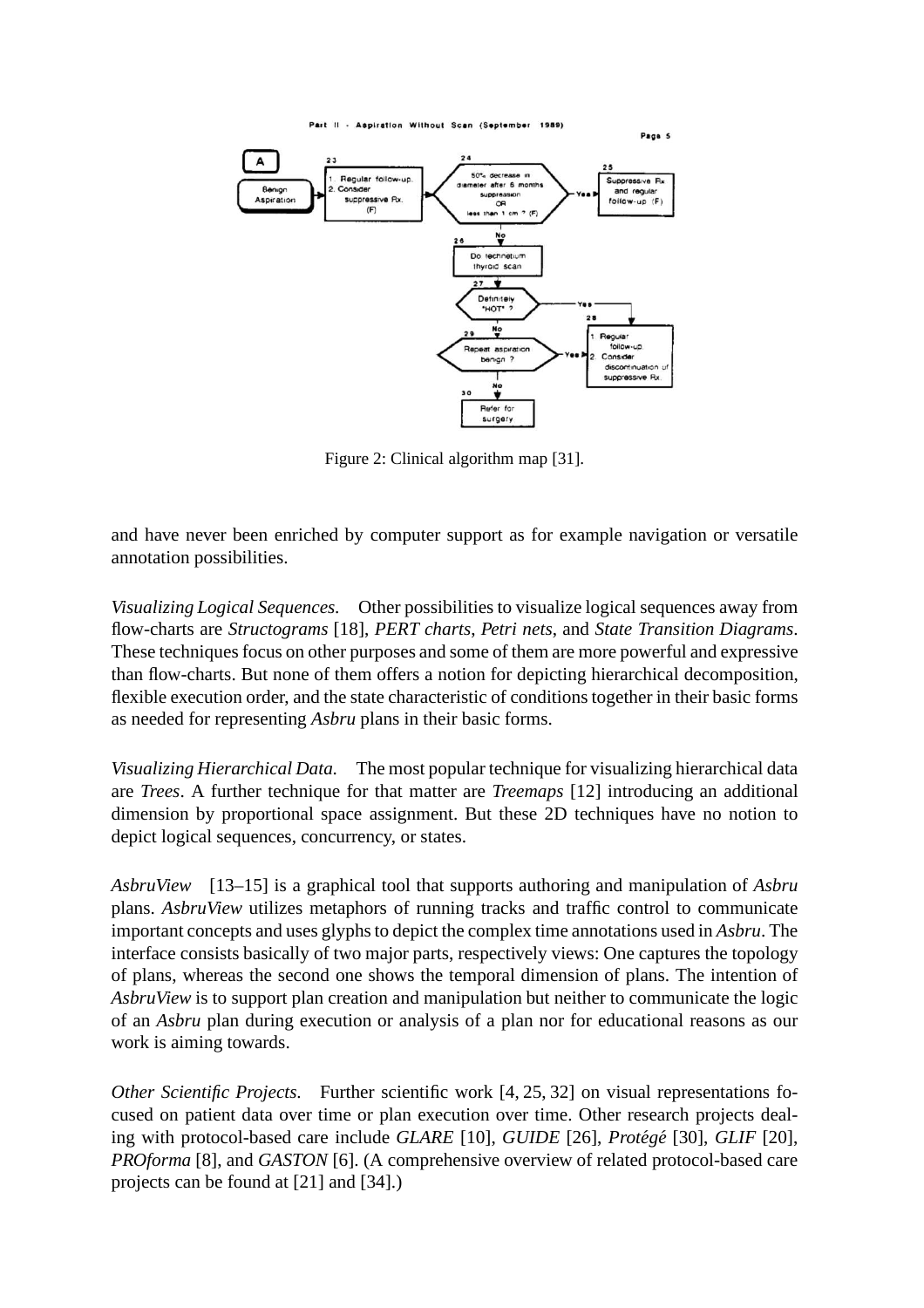Only some of the available projects dealing with protocol-based care provide graphical tools at all. The just listed ones include such graphical tools, but most of them only for authoring plans. They use a flowchart- or workflow-like presentation depicting the elements used in their formal representation. A more detailed examination of the quoted projects can be found in [1].

These tools make authoring clinical protocols easier especially for non computer scientists but they use a not very familiar graphical representation and mix state and flow-chart characteristics within a single diagram. Thus, understanding this representation and using it for plan authoring requires a considerable amount of learning effort.

Authoring clinical guidelines and communicating complete protocols to domain experts are two rather different tasks with different goals. For guideline authoring, first of all one can assume a more thorough knowledge of the user in the computer domain and a higher threshold towards acceptable learning effort is likely. In terms of aid for achieving the goal of a completely specified guideline, the user has to have an overview of what elements are available for constructing it as well as means for data input have to be provided. Moreover, mechanisms for preventing mistakes in the authoring process should be present. This is in contrast to the goal of communicating the logic of a treatment plan where the presentation of and navigation within guidelines is paramount along with providing easy access to linked information and in depth explanations.

#### *3.2 Commercial Medical Software.*

A very high portion of the offered commercial software products in medicine deal with administrative issues such as Patient Data Management or billing. Only very few include any visualization parts and even less offer functionality for aiding treatment planning.

We examined a number of non-administrative software products that use graphical representations: *IntelliVue* [22] (Philips Medical Systems) formerly known as *CareVue* (Hewlett-Packard), *Chart+* [23] (Picis), *Visual Care* [24] (Picis), *QCare* [5] (Critical Care Company), *Coronary Risk Profile (CRP)* (Wellsource) [33], *SOAPware* (Docs, Inc.) [7] and *Clicks Medical Information System* [27] (Roshtov Software Ind. Ltd.). We investigated medical software products having graphical representation in general (not only focused on protocol-based care) for the reason of compiling a set of graphical representations most commonly used and familiar to most physicians.

All of the examined products are rather data-centric and the most popular form of data representation is using tables where numerical respectively textual data is organized in spreadsheets. None of the listed products offered a way of visualizing treatment planning logic at all.

We think that besides this research of related work on a scientific basis and examining commercial products it is absolutely necessary to involve end-users from the very beginning because only this measure can ensure the incorporation of the users' valuable experience, knowledge, and desires, thus increasing quality and acceptance dramatically. This usercentric development was begun by carrying out a user study as described in the following section.

#### **4 User Study to Acquire Physicians' Needs**

A step of major importance for requirement analysis in our development process was to conduct a user study [19] with eight physicians to gain deeper insights into the medical domain,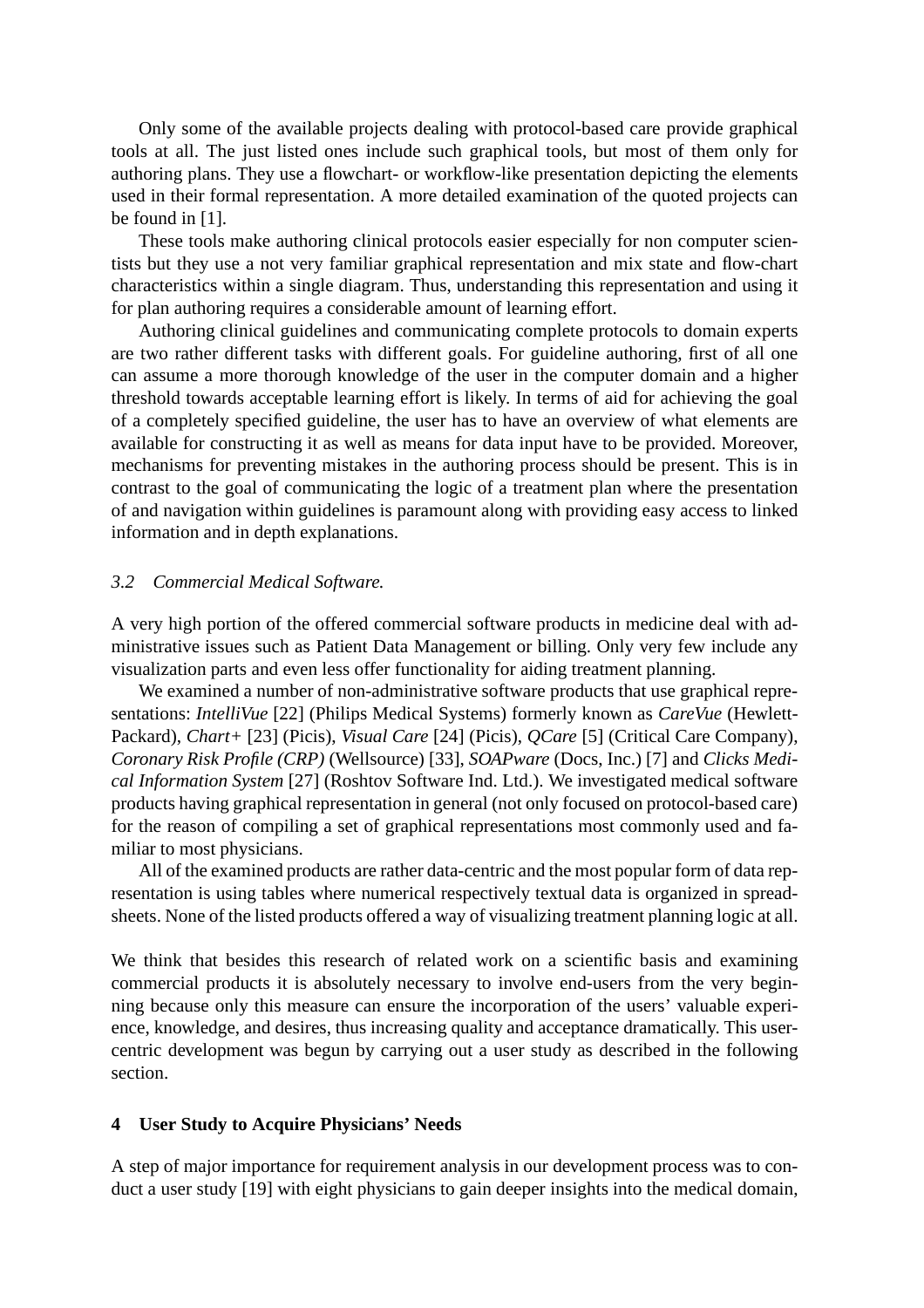work practices, application of guidelines in daily work, users' needs, expectations, and imaginations.

Most of the interviewed physicians work at different departments for critically ill patients at the General Hospital of Vienna (AKH Wien). The AKH Wien is a university clinic which means that employed physicians also work scientifically. Conducting an interview took on average about 45 minutes and lead to interesting, but not too surprising results and insights. (Detailed results and interview guidelines can be found in [1].)

Fundamental issues for the interviewed physicians were rather practical ones. Most importantly the system has to save time – no one would use a system if it would take more time as working without it. Another major issue is that learning effort for using the system has to be minimal. The system should be intuitive, simple, and clearly structured without complex menu structures or functions.

It became apparent that clinical guidelines are generally depicted by a special form of flow-charts as proposed in [31] and are widely known. Relatively unknown to our interview partners were Structograms, and Glyphs as for example Chernhoff Faces.

When summarizing and evaluating the results of our user study the following desired fundamental characteristics can be recognized: a simple and transparent structure, intuitive interaction (easy to learn and comprehend), a cleaned up interface, a high level of application safety (undo where possible), time saving (allowing quick and effective work), fast, and flexible.

# **5 Visualizing the Logic of an Asbru Plan**

As our research showed, there are no graphical methods suiting our needs available for communicating the logic of computerized medical treatment plans to domain experts. Related projects and information visualization methods do not offer applicable concepts to represent *Asbru* plans. Weighing up the results of the conducted research in combination with the key aspects from the end users' point of view delivered by our user study lead to the decision of using *clinical algorithm maps* as basis for our visualization. We extended this concept and added a number of interactive features to enable intuitive access to the logic of treatment plans formulated in *Asbru*:

## *5.1 Asbru Prerequisites*

In the following, a simplified description of the structure of *Asbru*<sup>3</sup> plans is extracted:

- An *Asbru* plan may contain the following conditions:
	- **filter precondition:** Only if this condition evaluates to *true*, the plan gets executed.
	- **abort condition:** If this condition evaluates to *true*, the whole plan aborts. This condition is valid and checked all throughout plan execution and is getting forwarded to subplans.
	- **complete condition:** If and only if the elements within the plan body are completed as intended and the complete condition evaluates to *true*, the plan can complete successfully.

<sup>3</sup>This work is using a subset of Asbru called *Asbru Light+*.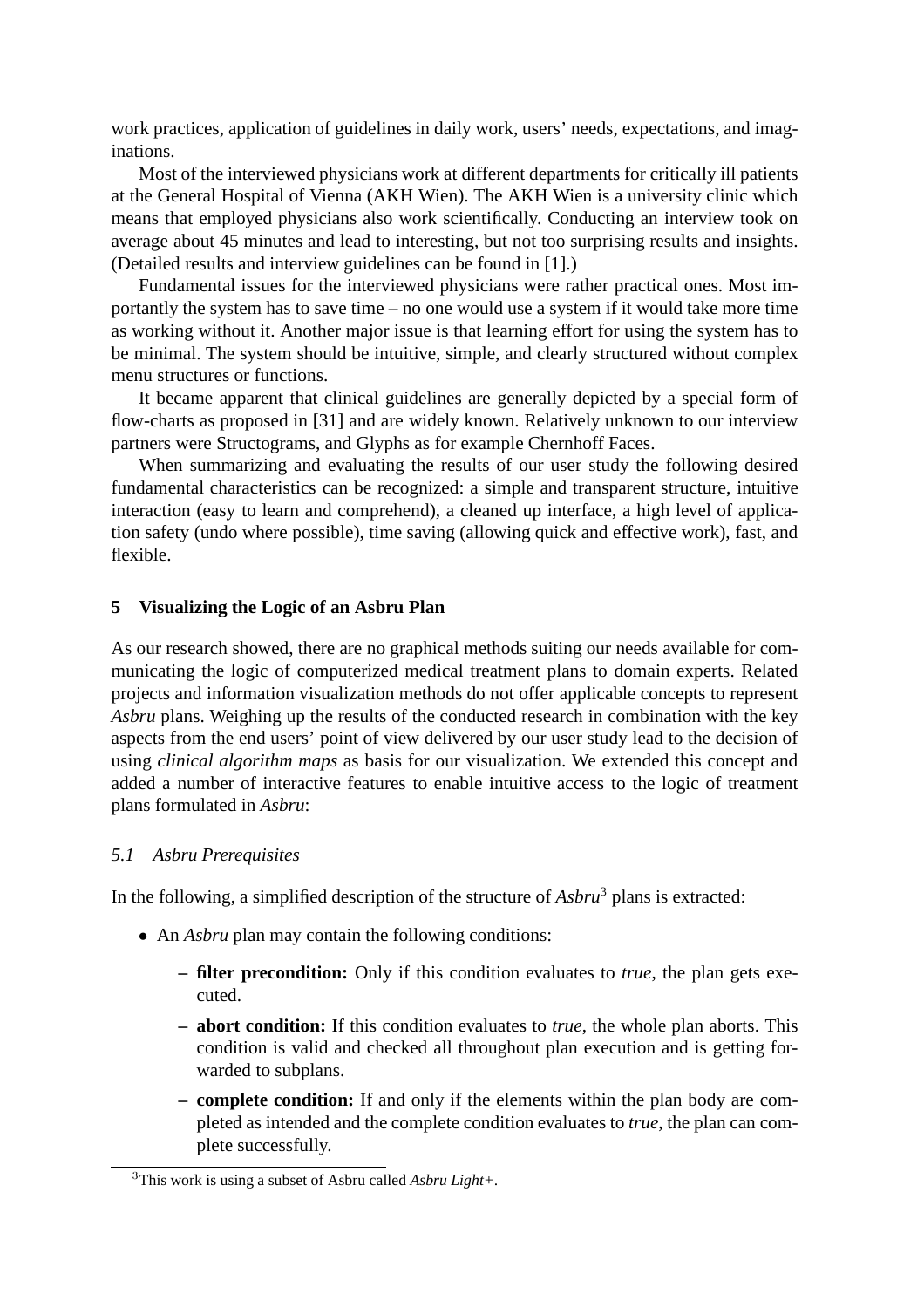- An *Asbru* plan has a plan-body containing *single-steps* that are executed in one of the following *execution sequences*:
	- **sequentially:** The contained steps are processed one after the other in the given order.
	- **parallel:** All steps get initialized at the beginning and are processed in parallel.
	- **any-order:** Same as *sequentially* except that the execution order is arbitrary.
	- **unordered:** The contained steps can be executed in any arbitrary way.
- A *single-step* is one of the following:
	- **Variable assignment:** An expression is getting assigned to a plan variable.
	- **If-Then-Else:** If the condition of the construct evaluates to *true*, the *then-branch* otherwise the *else-branch* gets executed if present.
	- **Ask:** An external, typically user entered value is assigned to the specified parameter.
	- **Plan activation:** The specified plan gets activated.

# *5.2 Plan Step Elements*

The used visual plan step elements are based on the elements of the flowchart-like representation of the *Committee on Standardization of Clinical Algorithms* [31].



Figure 3: Plan step elements.

We added one *plan element* and a number of symbols for depicting parts of the *Asbru* language that could not be visualized by the elements of the proposal (see Fig. 3 for an overview):

• **Plans** respectively **plan activations** are represented by a rounded rectangle filled with the plan color<sup>4</sup> (see Fig. 3(a)). In case of being a **cyclical plan**, an additional roundabout

<sup>&</sup>lt;sup>4</sup>A distinct color is assigned to each plan, making it easier to distinguish plans from other elements and helping to recognize them in other parts of the representation.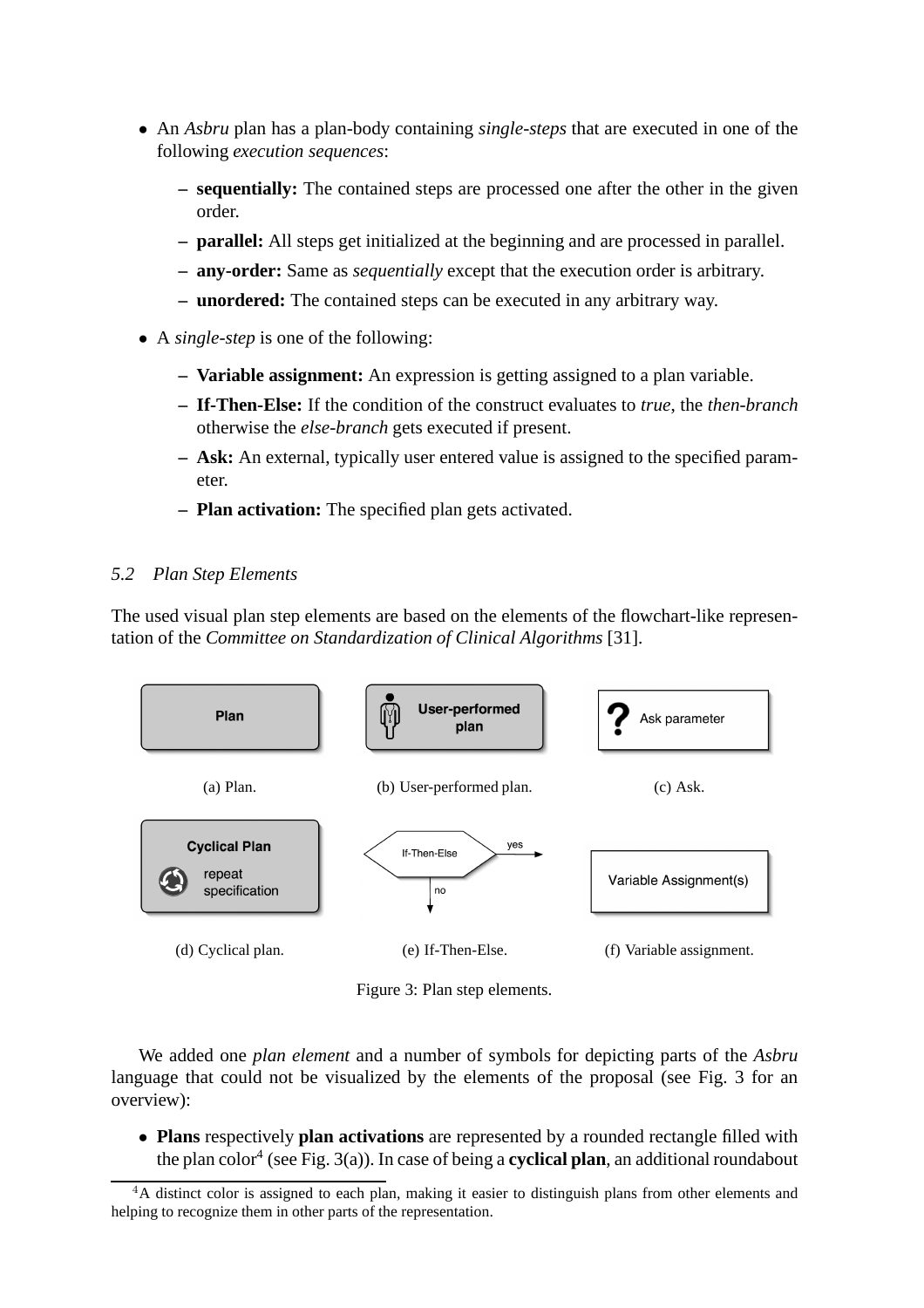icon as well as the repeat specification in textual form are presented within the rectangle (see Fig. 3(d)). Furthermore, a physician icon appears within the element if the plan is **user performed** (see Fig. 3(b)).

- **Variable assignments** are represented by a rectangle containing the assignment textually (see Fig.  $3(f)$ ).
- **If-Then-Else** constructs are shown as hexagons having the condition displayed textually (see Fig. 3(e)). The *then-branch* of the construct is always connected via an arrow originating at the right top of the element, and the *else-branch* via an arrow originating at the bottom of the element. The branches are labelled by the word "yes" (*then-branch*) respectively "no" (*else-branch*) right next to their connecting arrow lines.
- **Ask** steps of a plan are represented by a rectangle including a question mark ("?") symbol and the text "Ask" followed by the parameter to be entered into the system (see Fig. 3(c)).

# *5.3 Anatomy of a Plan*

Using the elements just presented, we are able to visualize the single steps within the plan body of an *Asbru* plan. For depicting the conditions and the execution order of the plan steps, an enclosing frame was created, containing the following parts (see Fig. 4).



Figure 4: Basic structure and execution sequence symbols.

The topmost bar is filled with the plan color and contains the **title of the plan**.

Below the plan title, the **abort condition** is shown. It is represented by a red bar having a *stop sign icon* at the left side. Right besides this icon, the *abort condition* is printed textually. This condition has the following semantics: If the condition evaluates to *true*, the current plan gets aborted. Furthermore, this condition is valid and checked during the entire execution of all steps in the *plan body*.

The green bar at the bottom of the plan represents the **complete condition**. It has a *checkered finish flag icon* at its left and contains the *complete condition* textually. The semantics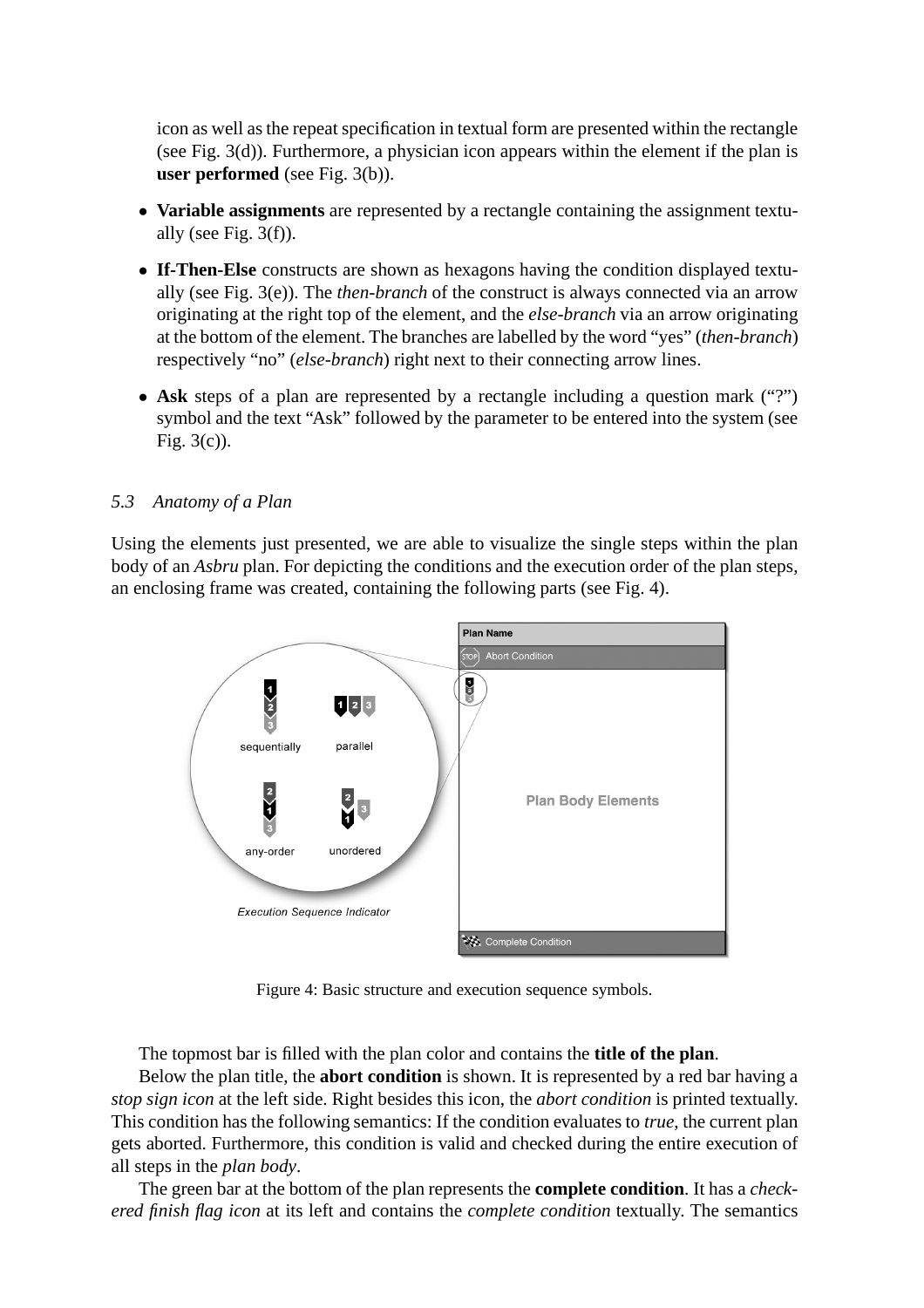of this condition is: If and only if this condition evaluates to *true*, the plan can complete successfully.

The biggest part of the representation is dedicated to the *plan body* of the depicted plan along with an icon on top showing the execution order of the elements enclosed. The **execution sequence indicator** has four possible symbols (see Fig. 4).

The rest of the plan body area contains plan elements as described in the last section. If the execution order of the elements is *sequentially*, the elements are additionally connected by arrows.

*Note:* The **filter precondition** is not represented by a special element but by using an *If-Then-Else* element prior to the related plan element.

#### *5.4 Navigation & Interaction*

Regardless of the fact that the static form of the visualization as described so far contains a lot of information and may also be useful in a printed form, adding interactive features increases the user experience much more.

One used element for that purpose not mentioned so far is the **small gray triangle** at plan elements and plan titles (see Fig. 5). This triangle indicates if an element has subelements (triangle pointing to the right) and if the subelements are currently expanded (triangle pointing to the bottom). In case an element has no subelements, no triangle is shown at all. By clicking a triangle pointing to the right, the element is getting expanded, which means navigating down in the hierarchy. When clicking a triangle pointing to the bottom, the element is getting collapsed, which means navigating up in the hierarchy. The use of those triangles is intuitive and based on their application in file system viewers as for example the *Finder* of the Macintosh<sup>TM</sup> system.

Furthermore, the elements of the representation can be dragged and resized in case the applied automatic layout is not delivering the desired results.

#### *5.5 Annotations*

Annotations and notes are a vital part of graphical representations for clinical guidelines [11, 31]. These annotations may include references to literature, web links, precise definition of terms, parameter descriptions, clarifications for the rationale of decisions, and more. We present this kind of information as "Tool Tips" when the mouse is hovering over the related part of the graphical representation or as small additional windows triggered by clicking in case Tool Tips are not suitable to represent certain chunks of information (ie. graphics, web links, long documents).

## *5.6 Focus + Context*

Losing track of the actual position within a plan is quite easy when just using the visualization presented so far.

The first utility overcoming this problem is the *Overview + Detail display*. It shows a small tree-like representation of the whole plan, marking the current view position (see Fig. 5, right column). This *Overview display* is only shown on demand (triggered by the user) for not overloading or cluttering the screen.

The second utility avoiding to get lost within a plan is the *Fisheye display* (see Fig. 5, left column) whereas the current (sub)plan represents the focus which is displayed in full detail.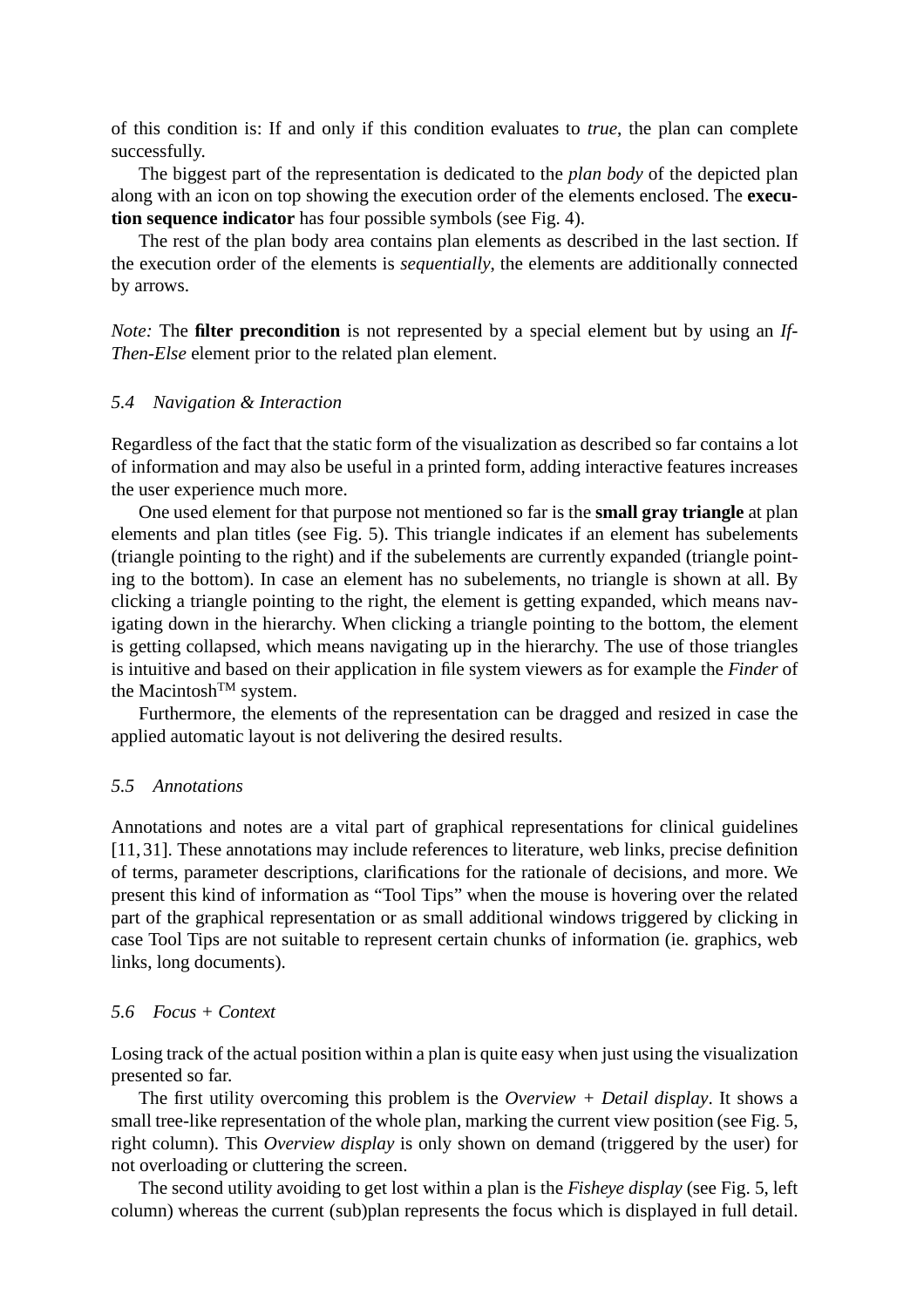The surrounding (context) elements are shrunk and displayed with less detail. In contrast to the *Overview + Detail display* where only positional information is shown, surrounding context information is presented without gaps in more detail. Furthermore, smooth, animated transitions are used for fisheye navigation in order to not confuse the user when changing the focus.

In principle, *Asbru* plans can be seen as *hierarchically clustered networks*. Schaffer et al. examined visualization techniques for that kind of systems [28] and show that the *Fisheye display* is particularly useful but for certain purposes (i.e. examining a specific problem within a selected node), *full zoom* is more appropriate. Therefore, we use a button for toggling the *Fisheye* vs. *Full zoom* display.

# *5.7 Example*

Figure 5 shows examples of our graphical representation. It depicts the *Asbru* plan for artificial ventilation of newborn infants as presented in XML in Fig. 1. The left column of figures shows a full navigational sequence when using the *Fisheye display*: Ventilation Plan (top plan level)  $\rightarrow$  Controlled Ventilation  $\rightarrow$  Handle tcSaO2 low. In the right column the same sequence is shown when *Overview + Detail display* is used.

## *5.8 Design Evaluation*

When having completed the first "release" version of the conceptual design, we conducted an evaluation session for getting early feedback regarding our design. This early evaluation process was very valuable and reduced the risk of investing time and effort for might going in the wrong direction.

The evaluation was done by two experts: one person is a visualization expert having experience with medical software development and the other one is a physician (medical expert) having visualization knowledge.

The result of the evaluation was very positive, validated our concept, and showed that we were working in the right direction. Only some minor issues of the design were objected which led to an improvement of the design.

## *5.9 Discussion*

The flowchart-like representation of so-called *clinical algorithms* [31] is well known among physicians, because it is used frequently in literature and is part of the education of physicians as our user study proved.

*Asbru* is too powerful to be translated completely into a flow-chart representation. The main difficulty in that sense is the state machine characteristic regarding plan conditions. Therefore, the most accurate visualization for *Asbru* plans would probably be State Transition Diagrams. But this type of visualization is not well known, requires relatively high learning effort and might not be accepted by physicians.

Furthermore, our user study showed that minimal learning effort and ease of understanding are essential and most important, given that the tool should not be limited to specialists or academic purposes only.

Based on these arguments we decided to use a flowchart-like representation. We are fully aware that the used visualization is not accurately representing how an *Asbru* plan is going to be executed. But we think that the mental model we are trying to create by this visualization is close enough to the actual execution model being at the same time familiar and easy to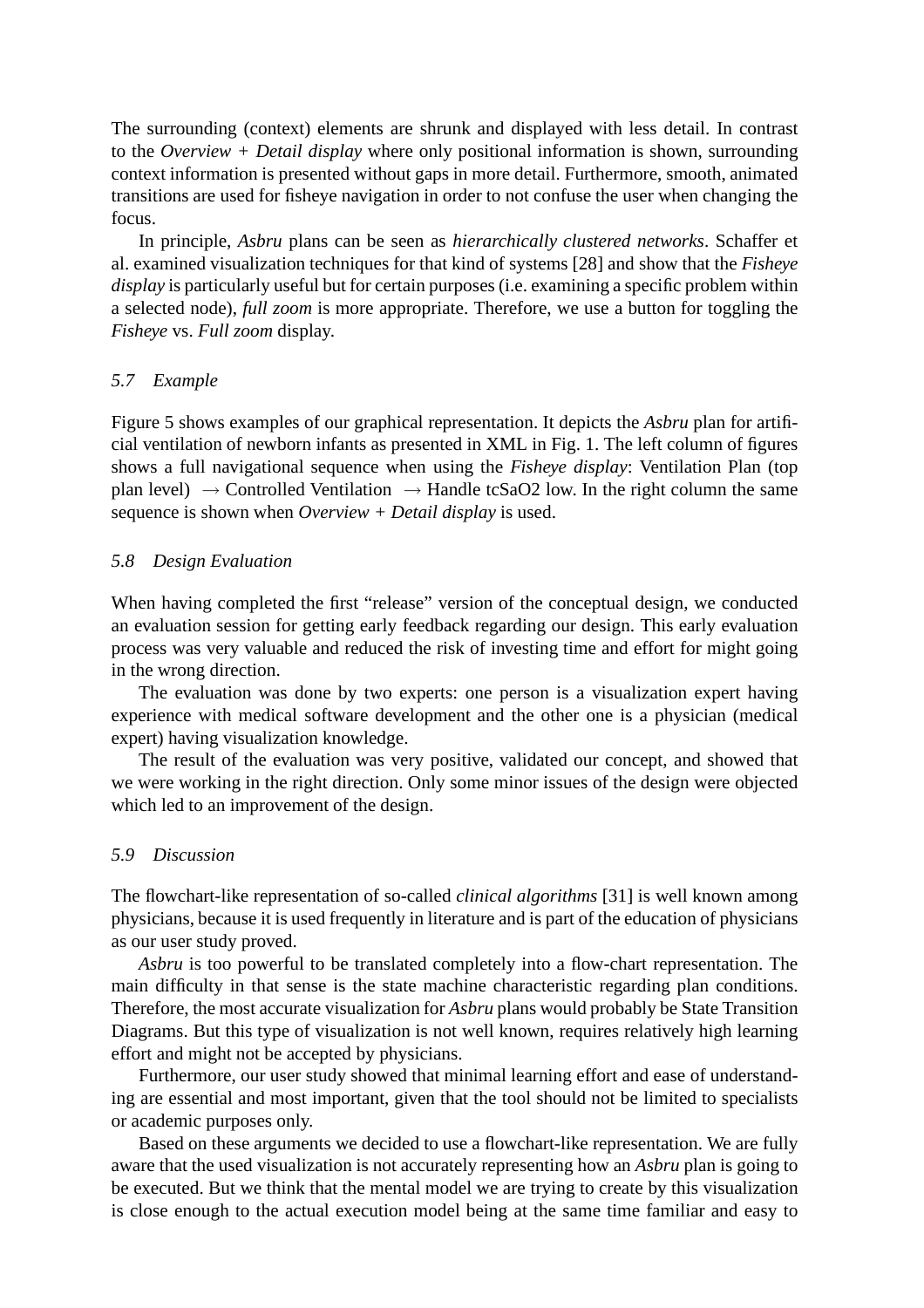

Figure 5: Visualization of the Asbru plan for artificial ventilation of newborn infants (see Fig. 1) – Fisheye Navigation (left column) vs. Overview+Detail Navigation (right column).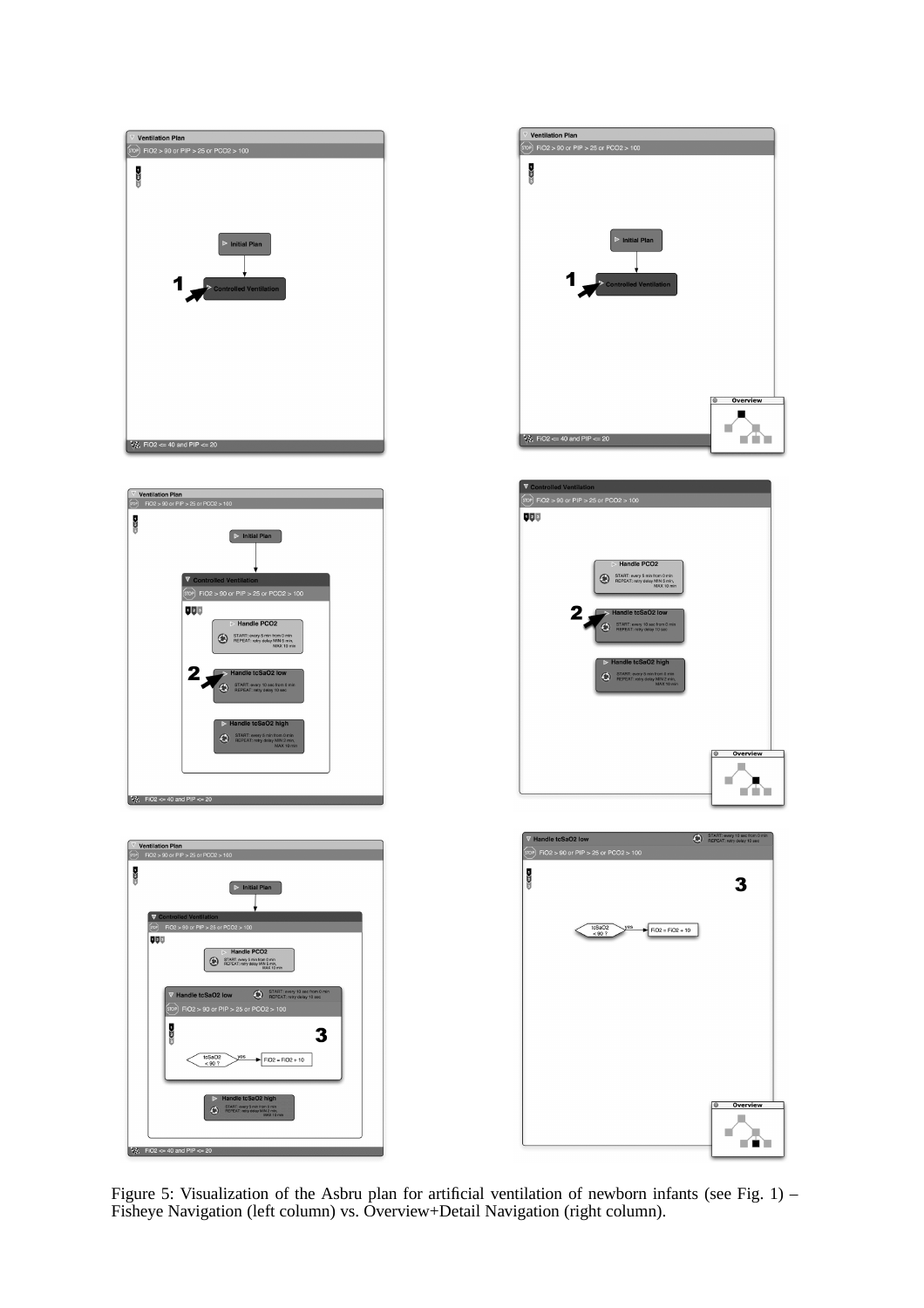understand. An absolutely accurate representation would require a much more complicated and cluttered visualization but only show subtle differences in the used model.

# **6 Prototype**

In order to proof our concept and give as well as get a better impression especially of interaction issues, we implemented a Java prototype. For displaying the flowchart-like part of our representation to depict plan step elements, we use the graph drawing framework **JGraph** [2, 3]. This is a flexible, small, and powerful package using the Model-View-Controller paradigm and is structured analogous to the standard *Swing* component *javax.swing.JTree*.

## *6.1 Prototype Evaluation*

A scenario-based, qualitative prototype evaluation was carried out by conducting interviews with physicians working in intensive care units. Five of the eight physicians who already participated in the user study at the beginning of this work (see Section 4) took part in the evaluation. The interviews consisted of the four main parts: Introduction, Prototype Presentation, Prototype Testing, and Feedback/Questionnaire [1].

The feedback regarding our design and prototype given by the interviewed physicians was generally very positive. All of them considered the overall structure clear, simple and not overloaded. The graphical representations, and symbols have been judged to be intuitive and clear, keeping the learning effort relatively low. Detailed information about the evaluation process and its results can be found in [1].

## **7 Conclusion and Future Work**

That visualizing the logic of clinical guidelines is useful to support understanding and exploration of protocols has already been proposed and proved years ago [11, 31]. *Flow-chart algorithms* are most widely used in medical education and practice for that matter. This form of representation is clear, simple, and easily graspable – thus served as basis for our visual representation. But it cannot be applied directly to represent Asbru plans because it does not provide a notion for representing hierarchical decomposition, flexible execution order, and state characteristics of conditions. Therefore, we extended this visualization by introducing new element types, an execution order indicator, and an enclosing frame containing the plan conditions. We have examined and proven the usefulness of our approach performing a 3-step evaluation process including user study, design evaluation, and prototype evaluation.

The use of software in contrast to paper allows us to support the process of exploring and understanding treatment plans at a higher level. It enables a meaningful navigation, providing annotations on demand for not overwhelming the viewer, and keeping orientation by using Focus + Context techniques, thus increasing the flexibility in working with treatment plans.

An additional value besides communicating plans to domain experts became apparent during development: The visualization of plans helps to spot problems, bugs, and ambiguities in the formal plan representation which are hard to see and detect otherwise. Furthermore, the visualization serves as an important basis for the communication between medical domain experts and computer scientists.

Moreover, we applied a user-centric approach when developing our visual representation: We involved the end-users from the very beginning by carrying out a user study and evaluated our design as well as our prototype thoroughly. This increases the quality of design, the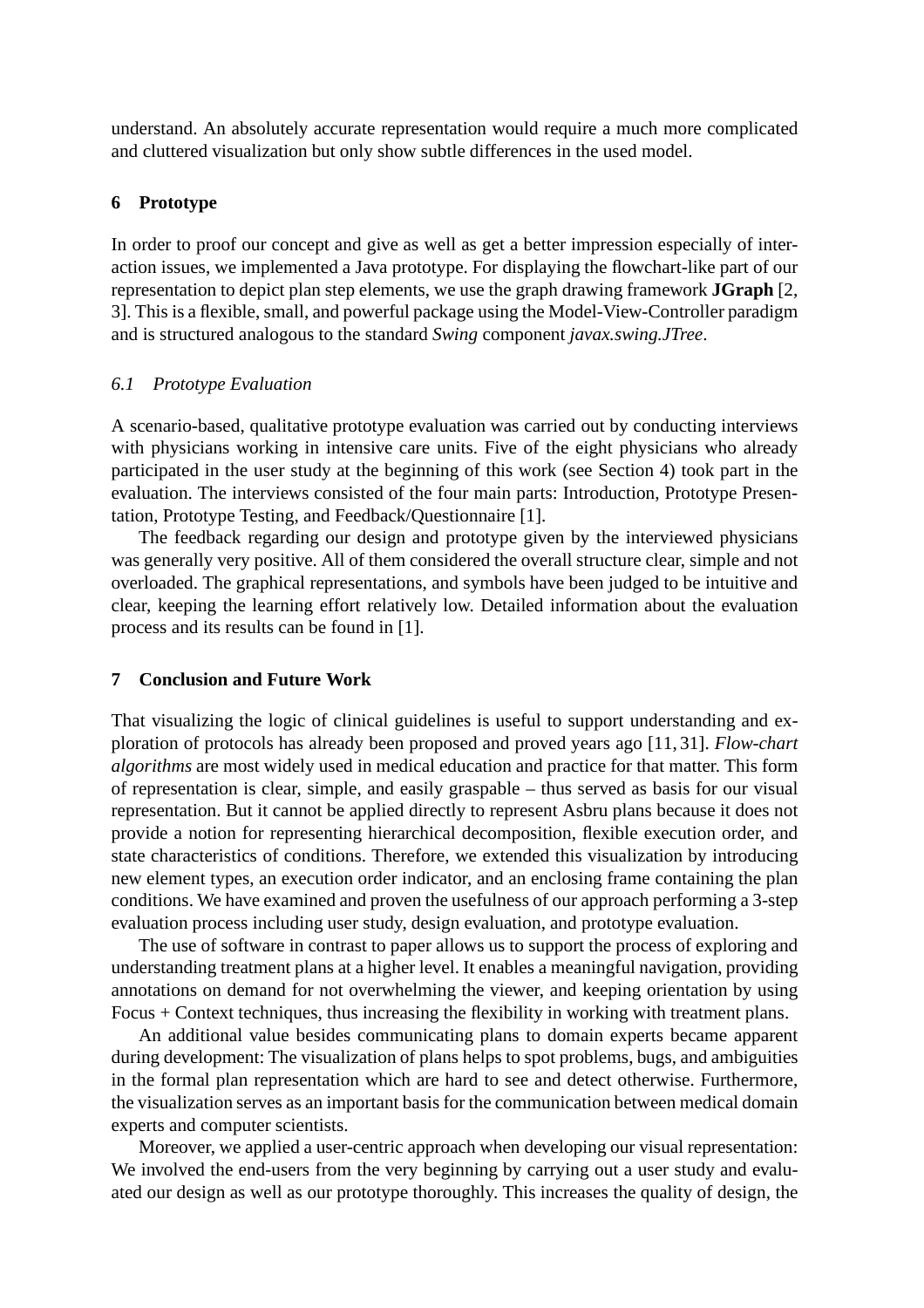user acceptance, and serves as an indicator of the maturity of development. We fulfilled the fundamental user requirements as listed in Section 4 by using a well known graphical representation as basis and introducing a cleaned up interface that has a simple and transparent structure with only a handful of different visual elements which are easy to learn and comprehend. The interaction is carried out intuitively by applying well known techniques from standard software supported by different Focus + Context techniques for keeping an overview. The most important user requirement of being time-saving is achieved by combining intuitive navigation and rich information presentation including annotations and linked documents in a structured way. This is in contrast to working with paper-based treatment protocols that are often a mix of text, tables, and graphics, scattered over various pages, making it hard to keep an overview and conceive the logic of a guideline.

Some more effort has to be put into actually implementing the full set of introduced design concepts. The most important measure for that matter is to directly abstract the visual representation from Asbru plan files. Furthermore, Focus + Context techniques have to be implemented and rich annotation display possibilities should be integrated. A better layout algorithm for plan step elements has to be found as well including a smart aggregation of nodes if appropriate.

Besides that, the software environment should be enriched by smart lookup of plans available on the system, within a network, or even over the internet.

#### **Acknowledgements**

This project is supported by "Fonds zur Förderung der wissenschaftlichen Forschung - FWF" (Austrian Science Fund), grant P15467-INF.

#### **References**

- [1] W. Aigner. Interactive Visualization of Time-Oriented Treatment Plans and Patient Data. Master's thesis, Vienna University of Technology, Institute of Software Technology and Interactive Systems, Vienna, Austria, May 2003.
- [2] G. Alder. Design and Implementation of the JGraph Swing Component. Technical Report 1.0.6, February 2002.
- [3] G. Alder. The Home Page of JGraph, 2002. http://jgraph.sourceforge.net.
- [4] C. A. Brandt, S. J. Frawley, S. M. Powsner, R. N. Shiffman, and P. L. Miller. Visualizing the Logic of a Clinical Guideline: A Case Study in Childhood Immunization. *Methods of Information in Medicine*, 36:179–83, 1997.
- [5] Critical Care Company. QCare, Nov. 2002. http://www.c3.be.
- [6] P. A. de Clercq, A. Hasman, J. A. Blom, and H. H. M. Korsten. Design and implementation of a framework to support the development of clinical guidelines. *International Journal of Medical Informatics*, 64(2–3):285–318, December 2001.
- [7] Docs Inc. SOAPware, Nov. 2002. http://www.docs.com/ Products/Modules/onlinedemo.htm.
- [8] J. Fox and R. Thomson. Decision Support and Disease Management: A Logic Engineering Approach. *IEEE Transactions on Information Technology in Biomedicine*, 2(4):217–228, 1998.
- [9] P. E. Friedland and Y. Iwasaki. The Concept and Implementaion of Skeletal Plans. *Journal of Automated Reasoning*, 1(2):161–208, 1985.
- [10] A. Guarnero, M. Marzuoli, G. Molino, P. Terenziani, M. Torchio, and K. Vanni. Contextual and Temporal Clinical Guidelines. In *Proceedings AMIA Symposium*, pages 683–7, 1998.
- [11] D. C. Hadorn. Use of Algorithms in Clinical Practice Guideline Development: Methodology Perspectives. *AHCPR Pub.*, (No. 95-0009):93–104, Jan. 1995.